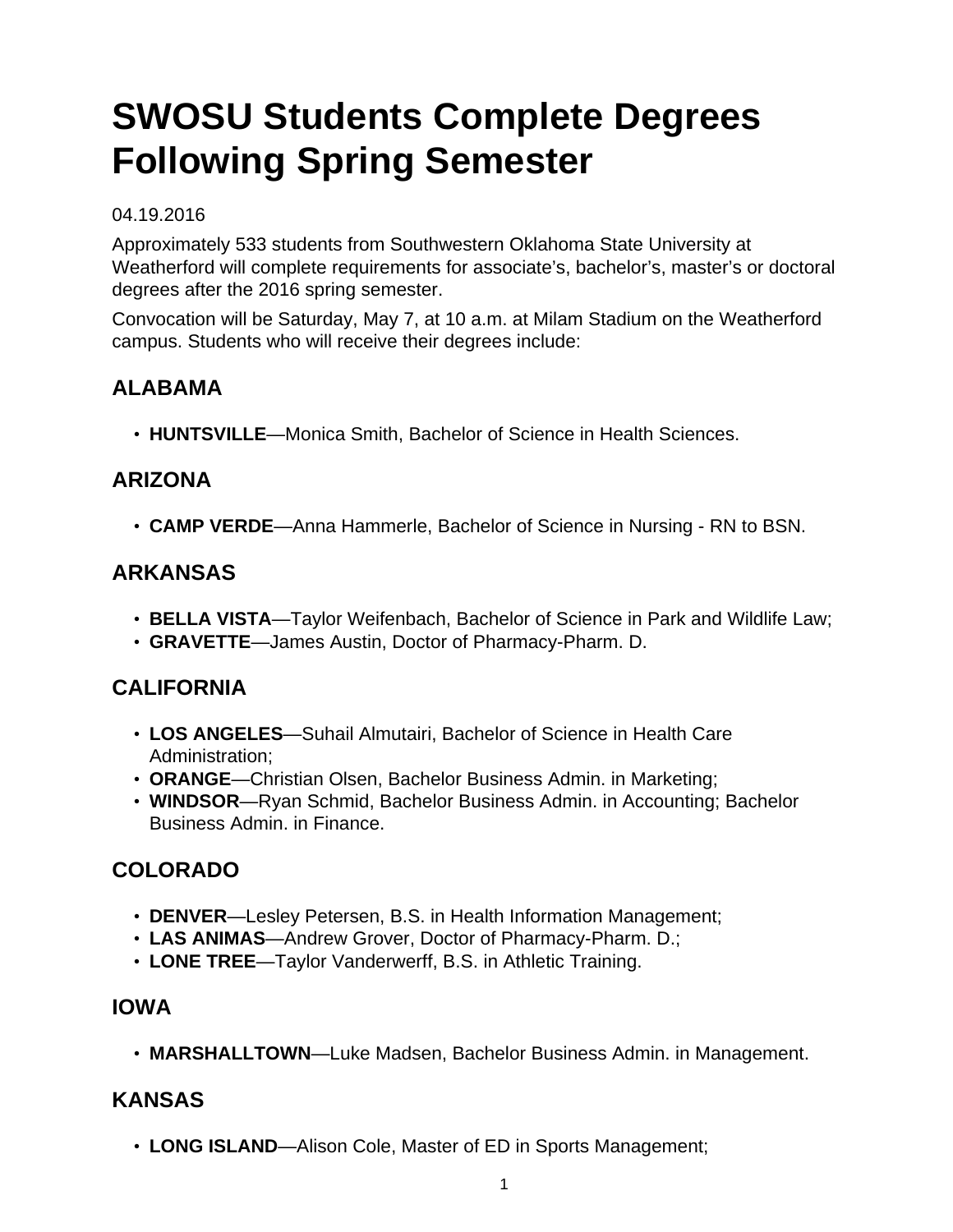- **ROELAND PARK**—Ashley Nevins, Bachelor Business Admin. in Accounting;
- **ROLLA**—Kyle Hall, Bachelor of Science in Engineering Technology;
- **SPEARVILLE**—Garrett Shafer, Doctor of Pharmacy-Pharm. D. and Master of Business Admin. in Business Administration.

# **NEBRASKA**

• **OMAHA**—Zachery Barton, Bachelor Business Admin. in Accounting.

#### **NEW HAMPSHIRE**

• **WEST LEBANON**—William Sagraves, Bachelor of Arts in Communication Arts.

#### **NEW JERSEY**

• **NUTLEY**—Chioma Ogbedi, Bachelor of Science in Nursing - RN to BSN.

#### **NEW MEXICO**

• **LAS CRUCES**—Tiffany Fankhauser, Bachelor of Science in Nursing - RN to BSN.

#### **NEW YORK**

• **STONE RIDGE**—Kara Jacobsen, Master of ED in Parks & Recreation Management.

# **NORTH CAROLINA**

• **FORT BRAGG**—Jalen Gilbert, Bachelor of Science in Health Sciences.

# **OKLAHOMA**

- **ALTUS**—Jamie Anderson, Doctor of Pharmacy-Pharm. D.; Jaclyn Bull, Master of Education in School Counseling; Candace Combs, Bachelor of Science in Health Sciences; Cassandra Glover, Bachelor of Music Education-Instrumental; Jasmine Houston, Bachelor Business Admin. in Accounting; Taylor Hudson-Mahaffey, Bachelor of Science in Health Sciences; Rebecca Reyes, Bachelor of Music Performance-Orchestra;
- **AMBER**—Megan Allen, Bachelor of Science in Health Sciences;
- **ANADARKO**—Chasity Allen, Bachelor Business Admin. in Marketing; Dillon Freie, Bachelor Business Admin. in Management; Colton Henricks, B.S. in Athletic Training; Rachel Yarnell, Bachelor of Science in Psychology;
- **APACHE**—Crystal Nation, Master of Education in Educational Administration; Kassie Sechrist, Bachelor of Science in Health Sciences;
- **ARAPAHO**—Ashlee Bishop, Bachelor Business Admin. in Accounting; Christopher Stevens, Bachelor of Science in Psychology;
- **ARDMORE**—Shanna Wester, Bachelor of Science in Nursing RN to BSN;
- **ARNETT**—Hannah Kennedy, Bachelor of Science in Exercise Science;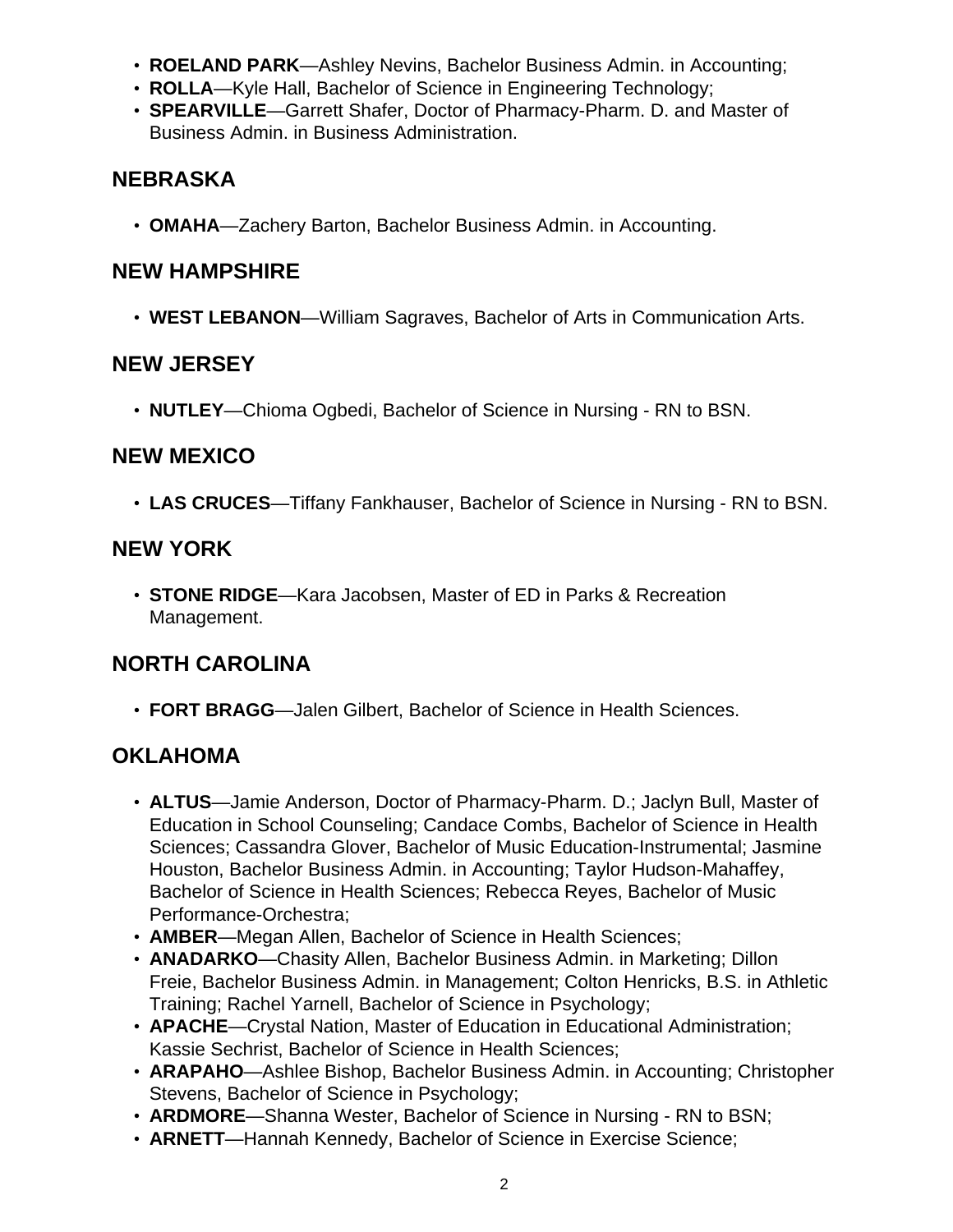- **BARTLESVILLE**—Avosuahi Baiye, Bachelor of Science in Industrial Technology; Kyle Minton, Master of Education in Educational Administration;
- **BEAVER**—Benjamin Engelman, Bachelor of Science in Engineering Technology;
- **BETHANY**—Tashiana Holley, Bachelor of Science in Nursing; Kristie Lowry, Bachelor of Science in Nursing - RN to BSN; Siew Lee Quah, Bachelor of Science in Nursing - RN to BSN;
- **BINGER**—Ashton Neely, Bachelor of Science in Psychology; Shadow Stephenson, Bachelor of Science in Health Sciences; Richard Taylor, Bachelor Business Admin. in Management;
- **BLAIR**—Cyrus Burks, Bachelor of Science in Industrial Technology; Jay Decker, Bachelor Business Admin. in Management; Kira Powell, Master of Education in School Counseling;
- **BLANCHARD**—Austin Cantrell, Bachelor of Science in Biomedical Sciences; Ashley Pickens, Bachelor of Arts in Chemistry and Bachelor of Science in Health Sciences;
- **BROKEN ARROW**—Austin Brown, B.S. in Athletic Training; Mitchell Decker, Bachelor Business Admin. in Marketing; Tiffany Hoffman, B.S. in Athletic Training; Amanda Kennedy, Bachelor of Science in Nursing - RN to BSN; Rachel Mayhew, Bachelor of Science in Psychology; Adrian Miles, Bachelor of Science in Exercise Science; Sara Robinson, Bachelor of Science in Nursing; Holly Smith, Bachelor of Science in Nursing - RN to BSN; Kortney Templeton, Bachelor of Science in Elementary Education; Raven White, Bachelor of Arts in Communication Arts; Paul Won, Doctor of Pharmacy-Pharm. D.;
- **BURNS FLAT**—Christian Jacobsen, Bachelor of Science in Elementary Education;
- **CACHE**—Kailen Clemmer, Bachelor of Science in Health Sciences; Alicia Richey, Bachelor of Science in Nursing; Tanner Thompson, Bachelor of Arts in History Education;
- **CANTON**—Kristi Brown, Bachelor Business Admin. in Entrepreneurship; Jacklene House, Bachelor of Fine Arts in Three-dimensional Studies;
- **CANUTE**—Kendra Morgan, Bachelor Business Admin. in Accounting; Kelsey Schones, Bachelor Business Admin. in Accounting;
- **CARNEGIE**—Mario Begay, Bachelor of Social Work; Jake Kinder, Bachelor of Science in Health And Physical Education; Chandler Pettit, Bachelor of Science in Parks And Recreation; Aprill Ridgeway, Bachelor of Science in Nursing - RN to BSN; Shelby Squires, Bachelor Business Admin. in Marketing;
- **CHEROKEE**—Taylor Highfill, Bachelor of Science in Parks And Recreation; Jessica Schanbacher, Master of Education in School Counseling; Patricia Steadman, Bachelor Business Admin. in Accounting and Bachelor Business Admin. in Finance;
- **CHEYENNE**—Jaci Alford, Bachelor of Science in Special Education; Dusta Kimzey, Doctor of Pharmacy-Pharm. D.; Chesney Swartwood, Bachelor of Science in Engineering Technology;
- **CHICKASHA**—Hunter Bailey, Bachelor of Arts in Political Science; Shelby Crosley, Bachelor Business Admin. in Marketing; Christian Koehler, Bachelor Business Admin. in Management; Amanda Moon, Bachelor of Science in Nursing - RN to BSN; Melissa Sinko, Bachelor of Science in Health Sciences;
- **CHOCTAW**—Ashley Jack, Bachelor of Science in Nursing RN to BSN; Kristina Jensen, Master of Business Admin. in Business Administration; April Steadman, Bachelor of Science in Nursing - RN to BSN;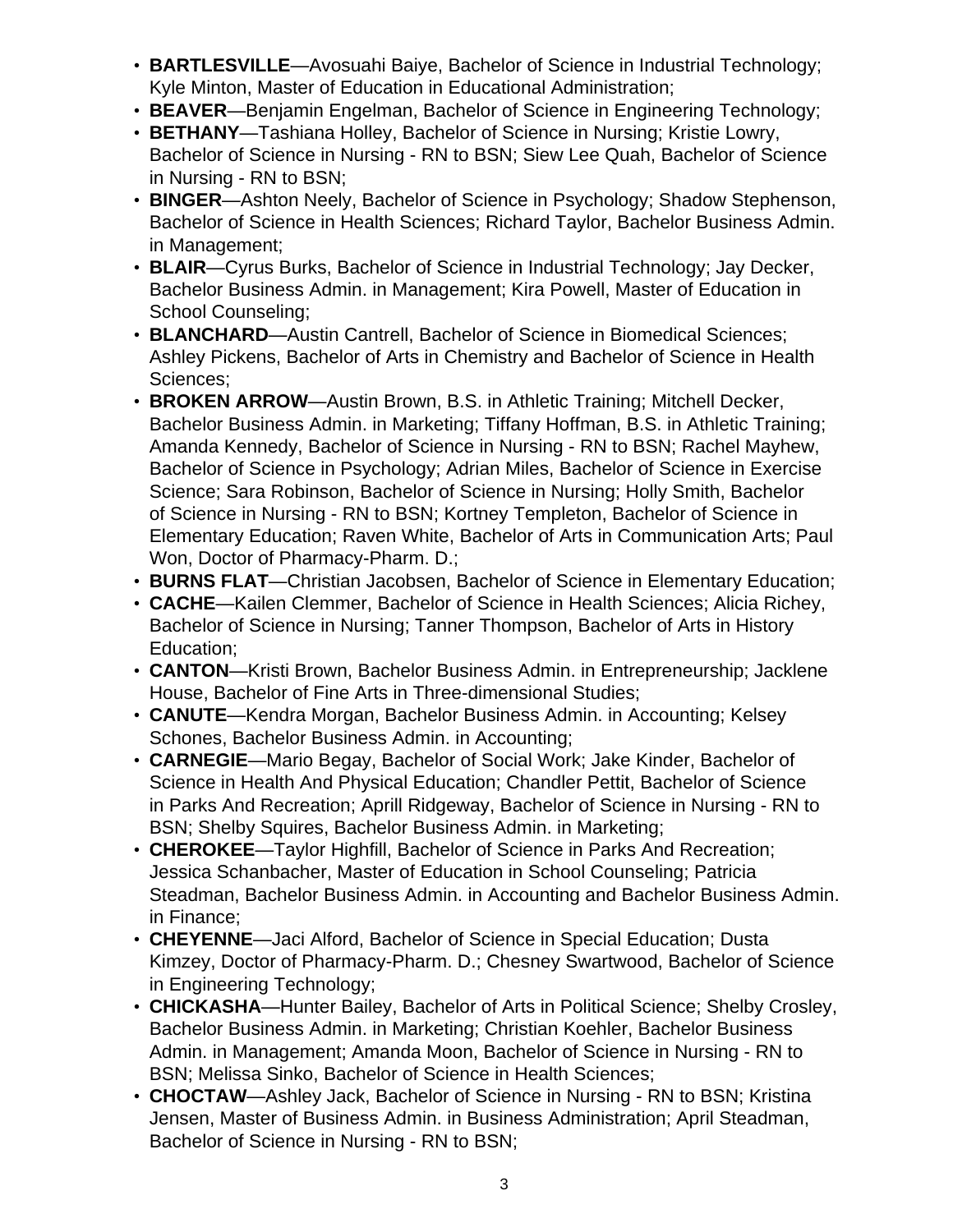- **CLAREMORE**—Joshua Bell, Bachelor of Music Education-Instrumental; Beth Kramer, Bachelor of Science in Nursing - RN to BSN;
- **CLEVELAND**—James Reeves, Master of Education in Educational Administration;
- **CLINTON**—Dylan Biggs, Bachelor of Science in Health Sciences; Dulce Borjas, Bachelor of Science in Health Sciences and Bachelor of Arts in Spanish; Kelly Cornell, Doctor of Pharmacy-Pharm. D.; Tatiana Dye, Bachelor of Science in Health Sciences; Marleta Fletcher, Bachelor of Science in Early Childhood Education; Bruce Lamborn, Master of Education in Educational Administration; Brian Lewis, Bachelor Business Admin. in Finance; Guadalupe Marquez, Bachelor of Science in Early Childhood Education; Brittiany McMaster, Bachelor Business Admin. in Accounting; Janet Medina, Bachelor of Arts in Spanish; Annette Nowlin, Associate in Science in Cheyenne-Arapaho Tribal College General Studies; Nancy Pool, Bachelor of Arts in Interdisciplinary Studies; Wade Pruitt, Bachelor of Science in Organizational Leadership; Karen Schoenhals, B.S. in Athletic Training; Paisley Sperle, Bachelor of Science in Nursing; Kayla Watkins, Master of Education in Educational Administration; Chelsea Willoughby, Doctor of Pharmacy-Pharm. D.; Matthew Young, Bachelor of Arts in History; Hui Zhen, Bachelor of Science in Computer Science and Bachelor of Science in Mathematics;
- **COLONY**—Zoeena Nowlin, Associate in Science in Cheyenne-Arapaho Tribal College General Studies; Jacob Wall, Bachelor of Science in Engineering Technology;
- **COMMERCE**—Joshua Botts, Bachelor of Arts in History Education;
- **CORDELL**—Cody Burrow, Bachelor of Science in Park and Wildlife Law; Lien Miu, Master of Education in School Psychometrist;
- **CORDELL**—Brett Price, Bachelor Business Admin. in Management;
- **CUSHING**—Kaitlyn Hull, Bachelor of Arts in Communication Arts;
- **CUSTER CITY**—Casi Cornell, Bachelor of Science in Health Sciences; Patrick Fike, Master of ED in Parks & Recreation Management;
- **DAVENPORT**—Keegan Coon, Bachelor of Science in Biological Sciences;
- **DAVIS**—Colton Danyeur, Doctor of Pharmacy-Pharm. D.;
- **DEL CITY**—Korbin Polston, Associate in Science in Wildland Firefighting and Bachelor of Science in Park and Wildlife Law;
- **DRUMMOND**—Chanel Webb, Master of Education in Educational Administration;
- **DUKE**—Michael Harris, Master of Education in Educational Administration;
- **DUNCAN**—Laura Archer, Bachelor of Science in Special Education; Connor Holland, Bachelor of Science in Engineering Physics; Quynh-Anh Pham, Bachelor of Science in Health Sciences; Britton Scott, Bachelor of Science in Exercise Science; Brooklyn Scott, Bachelor of Science in Health Sciences;
- **EDMOND**—Casey Clark, Bachelor of Science in Park and Wildlife Law; Andrea Davis, Bachelor of Science in Nursing - RN to BSN; Kimberly Ferguson, Bachelor of Science in Nursing - RN to BSN; Diana Flood, Master of Science in Management; Jonathan Hanna, Doctor of Pharmacy-Pharm. D.; Tamara Hart, Bachelor of Science in Nursing - RN to BSN; Sara Jones, Bachelor of Arts in English Education; Emily Mason, Bachelor of Science in Nursing - RN to BSN; Nile McCullough, Bachelor of Science in Biomedical Sciences; Abby McKisson, Bachelor of Science in Environmental/Organismal; Tara Sanders, Bachelor of Science in Nursing - RN to BSN; Elizabeth Tilson-Parrish, Master of Science in School Psychology; Mark Wheeler, Bachelor of Science in Nursing - RN to BSN;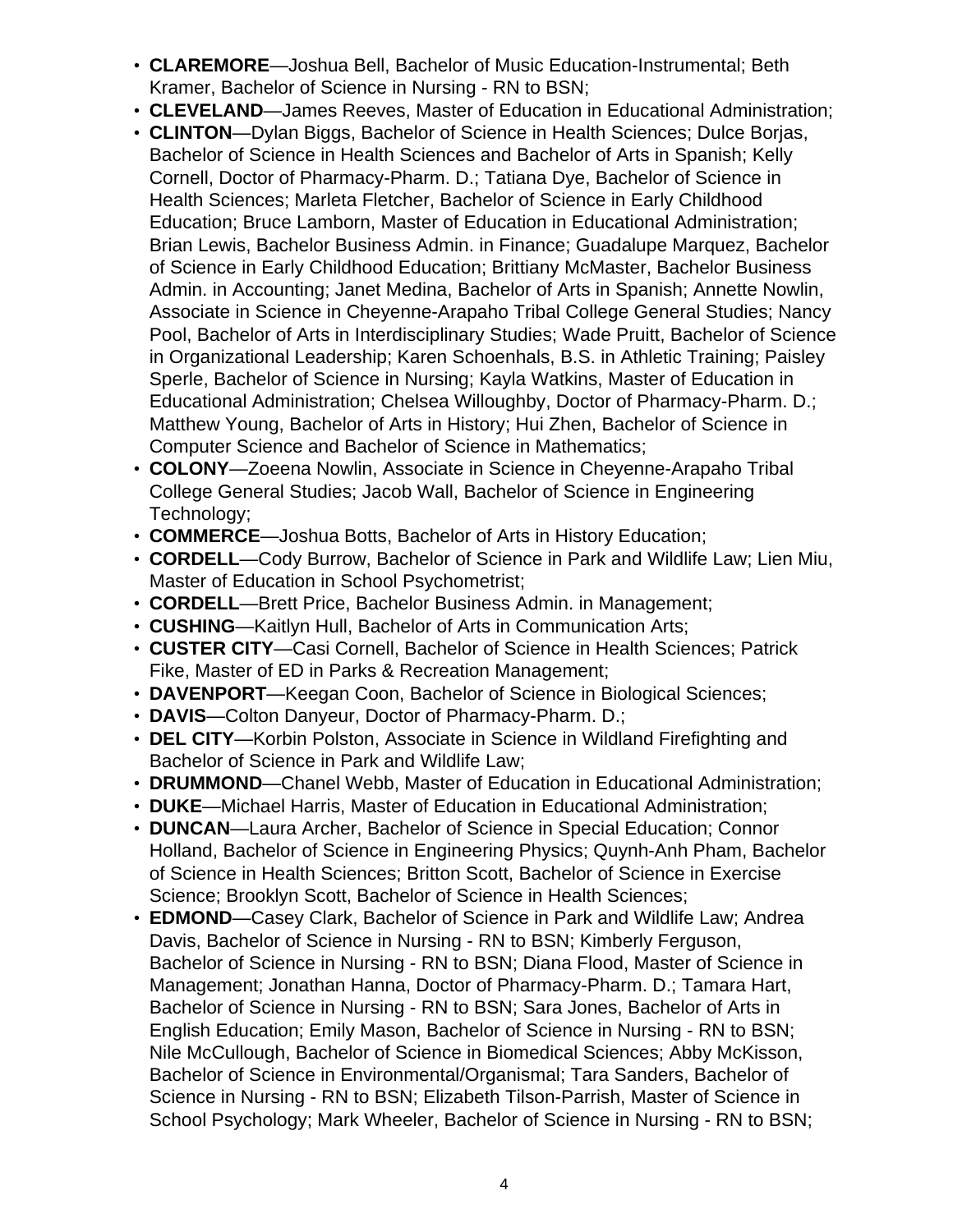- **EL RENO**—Gavin Beavers, Bachelor of Science in Health And Physical Education; Drew Brower, Bachelor of Fine Arts in Graphic Design; Marci Feddersen, Master of Education in School Counseling; Ferrell Gordon, Bachelor of Science in Park and Wildlife Law; Andrea Ocenar, B.S. in Athletic Training; Anna Stewart-Gherna, Bachelor of Arts in Interdisciplinary Studies; Caleb Stiles, Bachelor Business Admin. in Accounting;
- **ELGIN**—Tanner McLaird, Bachelor of Science in Industrial Technology; Bailey Robertson, Bachelor Business Admin. in Marketing;
- **ELK CITY**—Karlese Butler, Master of Education in School Counseling; Amy Crowe, Bachelor Business Admin. in Accounting and Bachelor Business Admin. in Finance; Alison Cupp, Doctor of Pharmacy-Pharm. D.; Micah Fender, Bachelor of Science in Computer Science; Ashley Hinds, Bachelor Business Admin. in Accounting; Macie Maddox, Bachelor Business Admin. in Finance; Jazmin Ortiz, Bachelor of Arts in Spanish; Kelli Powell, Master of Education in School Psychometrist; Amy Sheppard, Bachelor of Arts in Interdisciplinary Studies; Bonnie Smith, Bachelor of Science in Psychology;
- **ENID**—Adrian Gomez, Master of Music Education; So Mi Lee, Bachelor Business Admin. in Management; Kourtney Speece, Bachelor of Science in Nursing; Taylor Steier, Bachelor of Music Performance (Orchestra) and Bachelor of Music Education-Instrumental;
- **FAIRLAND**—Jacob McGuire, Bachelor of Science in Parks And Recreation;
- **FARGO**—Cole File, Bachelor of Science in Engineering Technology;
- **FAY**—Jacy Steele, Bachelor Business Admin. in Accounting;
- **FLETCHER**—Morgan Casey, Master of Education in School Psychometrist;
- **FORGAN**—Rachel Stout, Bachelor of Science in Nursing;
- **FORT COBB**—Kylee Craddock, Bachelor of Science in Nursing;
- **FOSS**—Aaron Daugherty, Bachelor of Science in Nursing;
- **FOYIL**—Eric Hendrix, Bachelor of Science in Psychology;
- **FREDERICK**—Jonathan Stone, Master of Education in Educational Administration;
- **GAGE**—Jordan Wayland, Bachelor of Science in Nursing;
- **GEARY**—Raelee Goodwin, Associate in Science in Wildland Firefighting and Bachelor of Science in Parks And Recreation; Quentin Shelton, Associate in Science in Wildland Firefighting and Bachelor of Science in Parks And Recreation;
- **GRANITE**—Sarah New, Bachelor Business Admin. in Marketing; Alexander Scarborough, Bachelor of Science in Engineering Technology;
- **GROVE**—Kayla Rose, Bachelor of Science in Nursing RN to BSN;
- **GUTHRIE**—Stephanie Armer, Bachelor of Science in Nursing RN to BSN; Sara Elkins, Bachelor of Science in Nursing;
- **GUYMON**—Valerie Chain, Bachelor of Science in Nursing;
- **HAMMON**—Brooke Harden, Bachelor of Arts in Communication Arts;
- **HARRAH**—Carrie Hatfield, M.S.-Healthcare Informatics & Information Management;
- **HEADRICK**—Marque Mungaven, Bachelor of Science in Health Sciences;
- **HENNESSEY**—Humberto Cervantes, Bachelor of Science in Biological Sciences; Maureen Matousek, Bachelor of Science in Early Childhood Education; Emma Siegmann. Doctor of Pharmacy-Pharm. D.; Lexi Streck, Master of Education in Reading Specialist;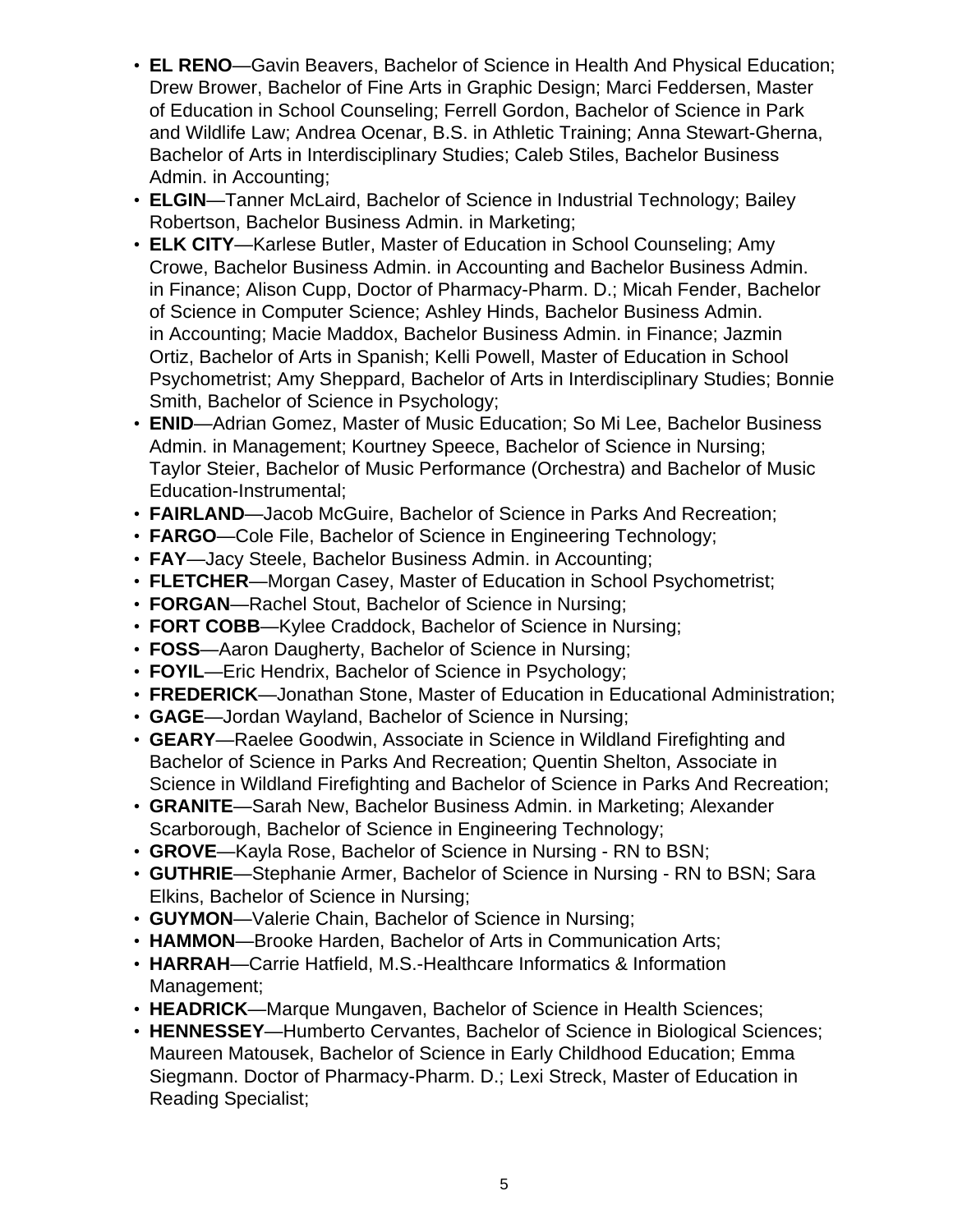- **HINTON**—Reagan Bonnewell, B.S. in Athletic Training; Brian Langley, Bachelor of Science in Engineering Technology; Katherine Ramming, Bachelor of Science in Elementary Education; Stacey Scheurer, Master of Education in Social Sciences;
- **HITCHCOCK**—Kyle Boeckman, Bachelor of Science in Computer Science;
- **HOBART**—Sarah Burrows, Bachelor of Science in Health Care Administration; Aleesa Byrne, Bachelor Business Admin. in Management; Bailey Parker, Bachelor of Arts in English Education; Jesse Wald, Bachelor of Science in Health Sciences;
- **HOLLIS**—Brooke Jefferson, Bachelor of Science in Elementary Education; Nikole Mingura, Bachelor of Science in Nursing; Kendon Owens, Bachelor of Science in Elementary Education;
- **JENKS**—Zachary Godwin, Bachelor of Science in Microbiology;
- **KINGFISHER**—Jennifer Brady, Bachelor of Science in Nursing RN to BSN; Macy Mueggenborg, Bachelor of Science in Elementary Education; Brandy Thomas, Bachelor of Science in Psychology;
- **LAWTON**—Michael Boyer, Bachelor of Science in Nursing RN to BSN; Morgan Bressman, Bachelor of Science in Psychology; Arianna Carroll, Doctor of Pharmacy-Pharm. D.; Franki Deluca, Bachelor of Science in Nursing; Ashton Jung, Bachelor of Music Education-Vocal; Claudina Prince, Bachelor of Science in Nursing - RN to BSN; Anthony Sanchez, Bachelor of Science in Biomedical Sciences;
- **LONE WOLF**—Charlie Greer, Bachelor of Science in Elementary Education;
- **LONGDALE**—Dakota Kemp, Master of Education in Social Sciences;
- **LOOKEBA**—Brett George, Doctor of Pharmacy-Pharm. D.;
- **MANGUM**—Samuel Hale, Master of Education in Educational Administration; Jesus Ramirez, Bachelor of Science in Health Sciences;
- **MARIETTA**—Isis Hilton, Bachelor of Science in Health Sciences;
- **MARLOW**—Melissa Conway, Bachelor of Science in Nursing RN to BSN; Erin Crosby, Bachelor of Science in Health Sciences;
- **MAYSVILLE**—Mackenzie Gillham, Bachelor of Science in Biological Sciences;
- **MCALESTER**—Cole Dalmont, Doctor of Pharmacy-Pharm. D.; Jacob Tarver, Doctor of Pharmacy-Pharm. D. and Master of Business Admin. in Business Administration;
- **MCLOUD**—Garrett Carter, Doctor of Pharmacy-Pharm. D. and Master of Business Admin. in Business Administration;
- **MEEKER**—Dasha Johnson, Bachelor of Science in Nursing RN to BSN;
- **MIDWEST CITY**—Mary Claire Carbonell, Bachelor of Science in Nursing RN to BSN; Jessica Dunlap, Bachelor of Science in Nursing - RN to BSN; Myra Golden, Bachelor of Science in Nursing - RN to BSN; Ashley Jones, Bachelor Business Admin. in Finance; Taylor Lawyer, Bachelor of Science in Biological Sciences; Lisa Lumry, Bachelor of Science in Nursing - RN to BSN; Grant Oliver, Bachelor Business Admin. in Accounting; Bethany Sing, Bachelor of Science in Nursing - RN to BSN; John Sook, Bachelor of Music Education-Instrumental; Kristin Wright, Bachelor of Science in Nursing - RN to BSN;
- **MINCO**—Paage Nicoll, Bachelor of Science in Biological Sciences; McKenzie Smith, Bachelor of Science in Biological Sciences;
- **MOORE**—JoeDon Bruno, Bachelor of Science in Park and Wildlife Law; Victoria Fuller, Bachelor of Science in Psychology; Blake Mackey, Master of Education in Educational Administration; Heather Martinez, Bachelor of Science in Nursing - RN to BSN; Myka Oberlechner, Bachelor of Science in Nursing - RN to BSN; Rachel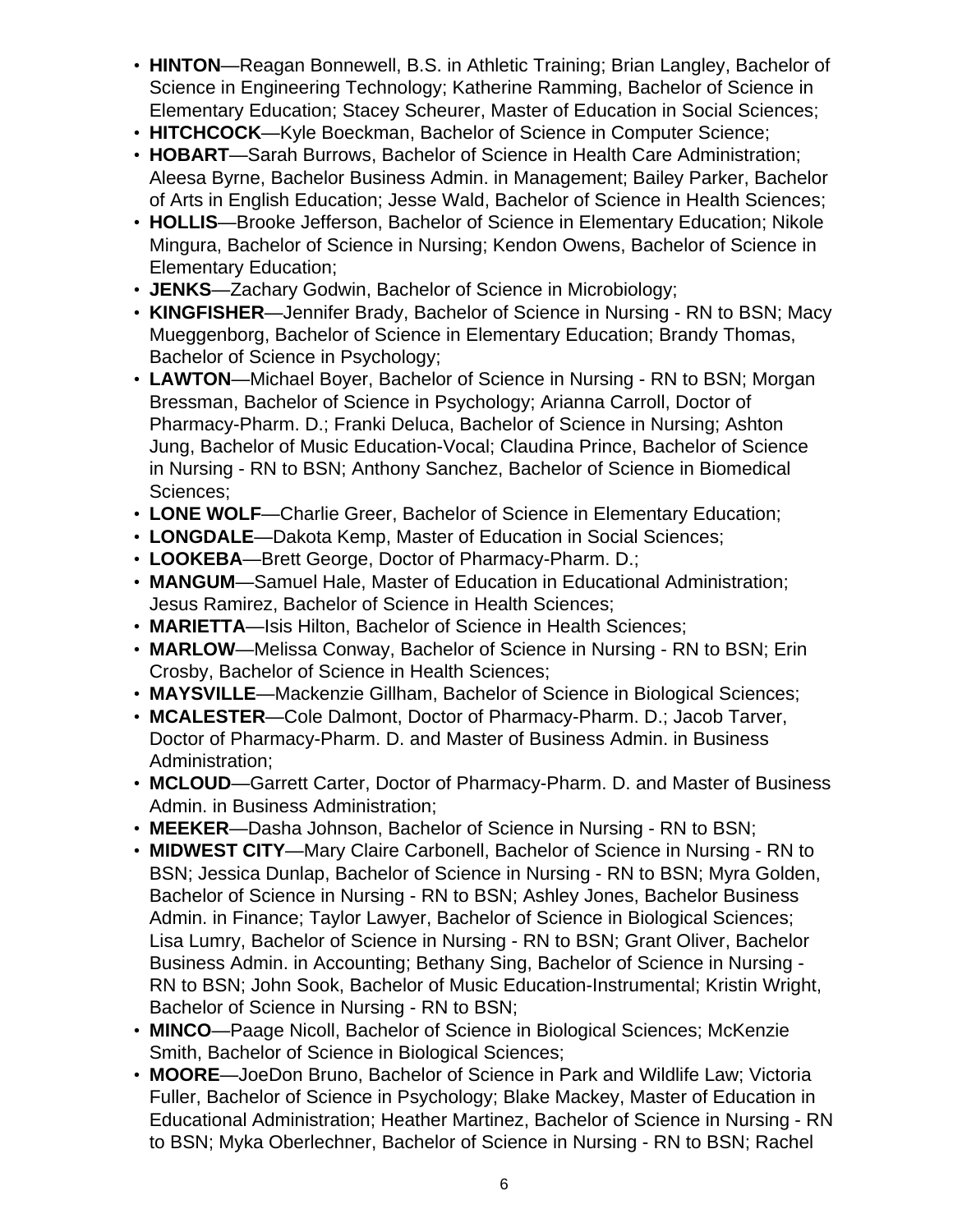Taber, Bachelor of Science in Nursing; Jeri Tucker, Bachelor of Science in Nursing - RN to BSN;

- **MOORELAND**—Kayla Godwin, B.S. in Athletic Training; Kristopher Godwin, Bachelor of Science in Health And Physical Education; Elizabeth Kinnard, Bachelor of Science in Early Childhood Education; Diamon Miller, Bachelor of Science in Nursing; Danielle Starr, Bachelor of Science in Nursing; Delaney Thrash, Bachelor of Science in Early Childhood Education;
- **MOUNTAIN VIEW**—Cody Farr, Bachelor of Arts in History Education; Baylee McBride, Bachelor of Science in Nursing;
- **MUSKOGEE**—Travis Bryant, Bachelor of Science in Nursing RN to BSN;
- **MUSTANG**—Kelsey Abernathy, Bachelor of Arts in History; Shelby Bolton, Bachelor of Science in Nursing; Shannon Eidenshink, Bachelor of Arts in English; Kristi Eirwin-Winters, Bachelor of Science in Nursing; Erin Fields, Bachelor of Science in Nursing; Kari Lefebvre, Bachelor of Science in Nursing - RN to BSN; Avis Lohr, Bachelor of Science in Nursing - RN to BSN; Erika McCartney, Bachelor of Science in Psychology;
- **NEWALLA**—Ashley Filer, Bachelor of Science in Health And Physical Education; Lauren Parenica, Bachelor of Science in Health Sciences;
- **NEWCASTLE**—Nichole Brandt, Bachelor of Science in Nursing; Amanda Choate, Bachelor of Science in Nursing - RN to BSN;
- **NOBLE**—Tracie Murnan, Bachelor of Science in Nursing RN to BSN;
- **NORMAN**—Kenie Corea, Bachelor of Science in Nursing RN to BSN; Amanda Currier, Bachelor of Science in Exercise Science; Leisha Drews, Bachelor of Science in Nursing - RN to BSN; Chad Ehrhart, Bachelor of Science in Health Sciences; Kent Endersby, Bachelor of Science in Nursing - RN to BSN; Melissa Hopcus, Bachelor of Science in Nursing - RN to BSN; Sierra Hopson, Bachelor Business Admin. in Marketing; Kody McKay, Doctor of Pharmacy-Pharm. D.; Amy Ousley, Master of Education in Educational Administration; Jessica Pool, Master of Education in Reading Specialist;
- **OKARCHE**—Tom Klade, Bachelor of Science in Computer Science; Jennifer Saaret, Bachelor of Science in Nursing - RN to BSN;
- **OKEENE**—Mason Howe, Bachelor of Science in Biomedical Sciences;
- **OKLAHOMA CITY**—Rita Akubueze, Bachelor of Science in Nursing RN to BSN; Leah Beaman, Bachelor of Science in Nursing - RN to BSN; Nghia Bui, Bachelor of Science in Health Care Administration; John Cannedy, Doctor of Pharmacy-Pharm. D.; Kevin Cantrell, Master of Business Admin. in Business Administration; Austin Carter, Bachelor of Science in Health And Physical Education; James Claborn, Bachelor Business Admin. in Marketing; Lanita Dalla Rosa, Master of Science in Community Counseling; Lauren Dankwa, Bachelor of Science in Nursing - RN to BSN; Kortney Duffy, Doctor of Pharmacy-Pharm. D.; Andrea Fernandez, Bachelor of Science in Chemistry; Michael-Joseph Gorbet, Bachelor of Science in Chemistry; Shawn Harrison, Bachelor of Science in Exercise Science; Lindsey Herrin, Bachelor of Science in Nursing - RN to BSN; Randa Hollandsworth, M.S.- Healthcare Informatics & Information Management; Andrew Hudiburg, Master of ED in Sports Management; Jennifer Inmon, Bachelor of Science in Nursing - RN to BSN; Cassidy Jackson, Bachelor of Science in Park and Wildlife Law; Dillon Janz, Bachelor of Science in Parks And Recreation; Allison Layden, Bachelor of Science in Exercise Science; Jenny Mathew, Doctor of Pharmacy-Pharm. D.; Asaba Murray, Doctor of Pharmacy-Pharm. D.; Morgan Nance, Bachelor of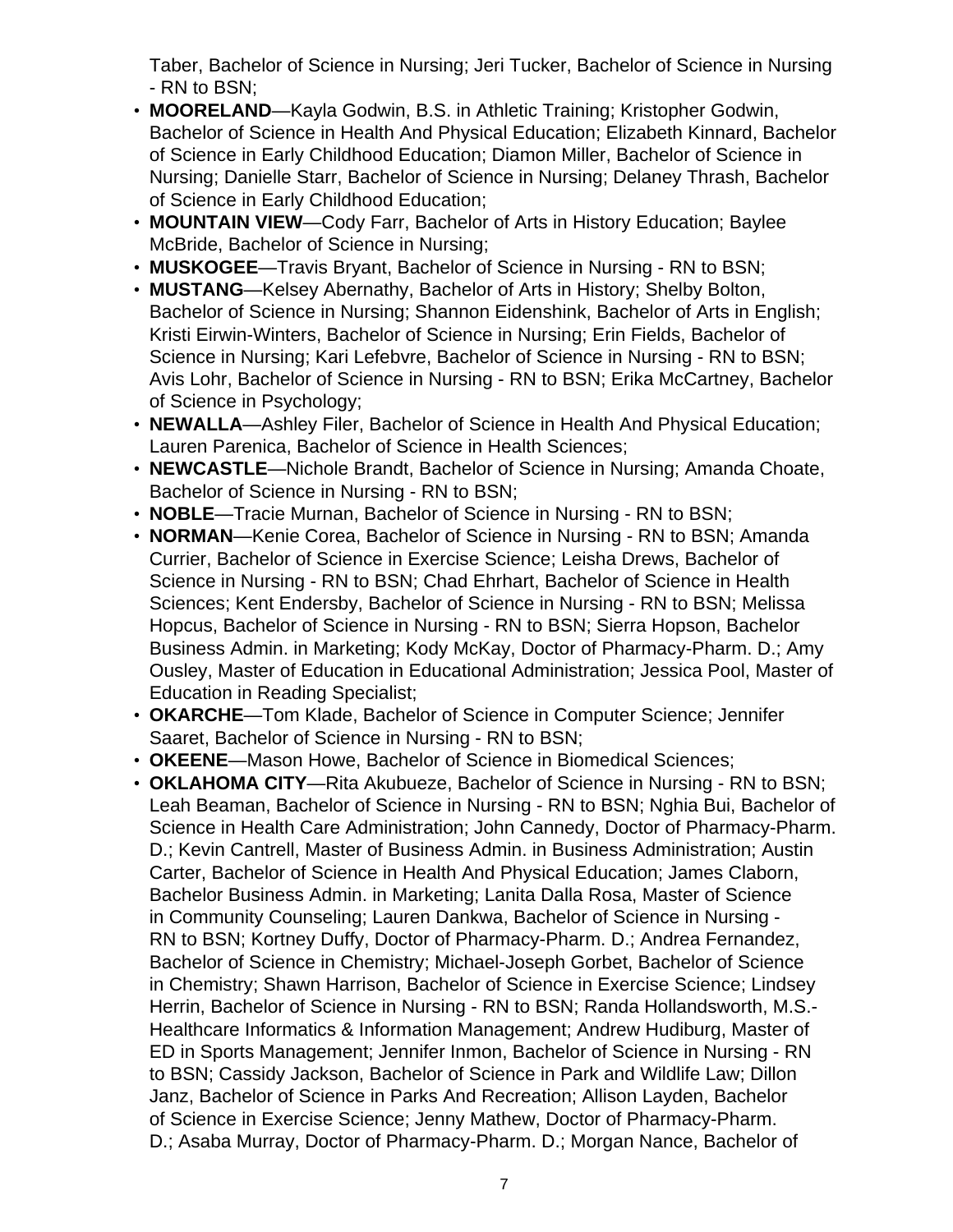Science in Nursing; Urvashi Patel, Bachelor of Science in Nursing - RN to BSN; Tawna Pickle, Bachelor of Science in Nursing - RN to BSN; Chadric Pugh, Master of Education in School Counseling; Joe Resneder, Bachelor of Science in Industrial Technology; Sherrin Samuel, Bachelor of Science in Health Sciences; Anna Smith, Bachelor of Science in Nursing; Lacie Smith, Bachelor of Science in Nursing - RN to BSN; Courtney Stark, Bachelor of Science in Nursing - RN to BSN; Rickka Stoner, Bachelor of Science in Nursing - RN to BSN; Taylor Sturgill, Bachelor of Science in Nursing - RN to BSN; Canisia Tatah, Bachelor of Science in Biological Sciences; Jack Taylor, Doctor of Pharmacy-Pharm. D.; Bindu Thomas, Doctor of Pharmacy-Pharm. D.; Makenzi Wagner, Bachelor of Science in Health Sciences; Lori Wheeler, Bachelor of Science in Nursing - RN to BSN; Suni Williamson, Master of Education in Educational Administration; Ashley Womack, Bachelor of Science in Early Childhood Education;

- **OKTAHA**—Christina Hamm, Master of Education in Educational Administration;
- **OLUSTEE**—Stephanie Maher, Bachelor of Science in Nursing RN to BSN;
- **PARK HILL**—Lista Watkins, Bachelor of Science in Nursing RN to BSN;
- **PAWHUSKA**—Ethan Bruce, Bachelor of Science in Exercise Science;
- **PAWNEE**—Amy Funkhouser, Master of Education in School Counseling;
- **PIEDMONT**—Robert Bailey, Bachelor Business Admin. in Finance; Collin Bricker, Bachelor Business Admin. in Management;
- **POCASSET**—Julie Johnston, Bachelor of Science in Nursing;
- **PONCA CITY**—Krystina Muralt, Master of Education in Educational Administration; Huxley Owens, Bachelor of Science in Biological Sciences; Alysa Pressnall, Bachelor of Science in Nursing - RN to BSN;
- **POTEAU**—Thomas Crandell, Doctor of Pharmacy-Pharm. D.; Kaysea Mize, Bachelor of Science in Nursing - RN to BSN;
- **PRAGUE**—Scott May, Bachelor of Arts in Communication Arts;
- **PRYOR**—Nathan Colwell, Doctor of Pharmacy-Pharm. D.;
- **PURCELL**—Kristen Howard, Bachelor of Science in Biomedical Sciences; Susan Wyant, Master of Education in School Psychometrist;
- **QUAPAW**—Elizabeth Buchanan, Doctor of Pharmacy-Pharm. D.;
- **RANDLETT**—Hailee Platt, B.S. in Athletic Training;
- **RINGWOOD**—Ashlee Dunlap, Bachelor of Science in Health Sciences;
- **ROCKY**—Kelley Humphrey, Bachelor Business Admin. in Accounting;
- **ROOSEVELT**—Ashley Bredy, Bachelor of Science in Health Sciences;
- **RYAN**—Alana Miranda, Bachelor Business Admin. in Management;
- **SAPULPA**—Sydnie Johnson, Doctor of Pharmacy-Pharm. D.; Jennifer Nichols, Bachelor of Science in Nursing - RN to BSN;
- **SAYRE**—Sawyer Johnston, Bachelor Business Admin. in Accounting; Barry McLeod, Master of Science in Community Counseling;
- **SHAWNEE**—Aaron Bushong, Bachelor of Science in Natural Sciences Education; Dana Hanebutt, Bachelor of Science in Nursing - RN to BSN; Robyn Hutchins, Bachelor of Science in Nursing - RN to BSN;
- **SPENCER**—Shaquanna Alexander, Bachelor of Science in Nursing RN to BSN; Dajona Lewis, Bachelor of Science in Nursing;
- **STILLWATER**—Chance Bunch, Bachelor of Science in Park and Wildlife Law; Kyle Clayton, Master of Science in Community Counseling; Selamawit Dejene, Doctor of Pharmacy-Pharm. D.;
- **TECUMSEH**—Stephanie Crawley, Bachelor of Science in Nursing RN to BSN;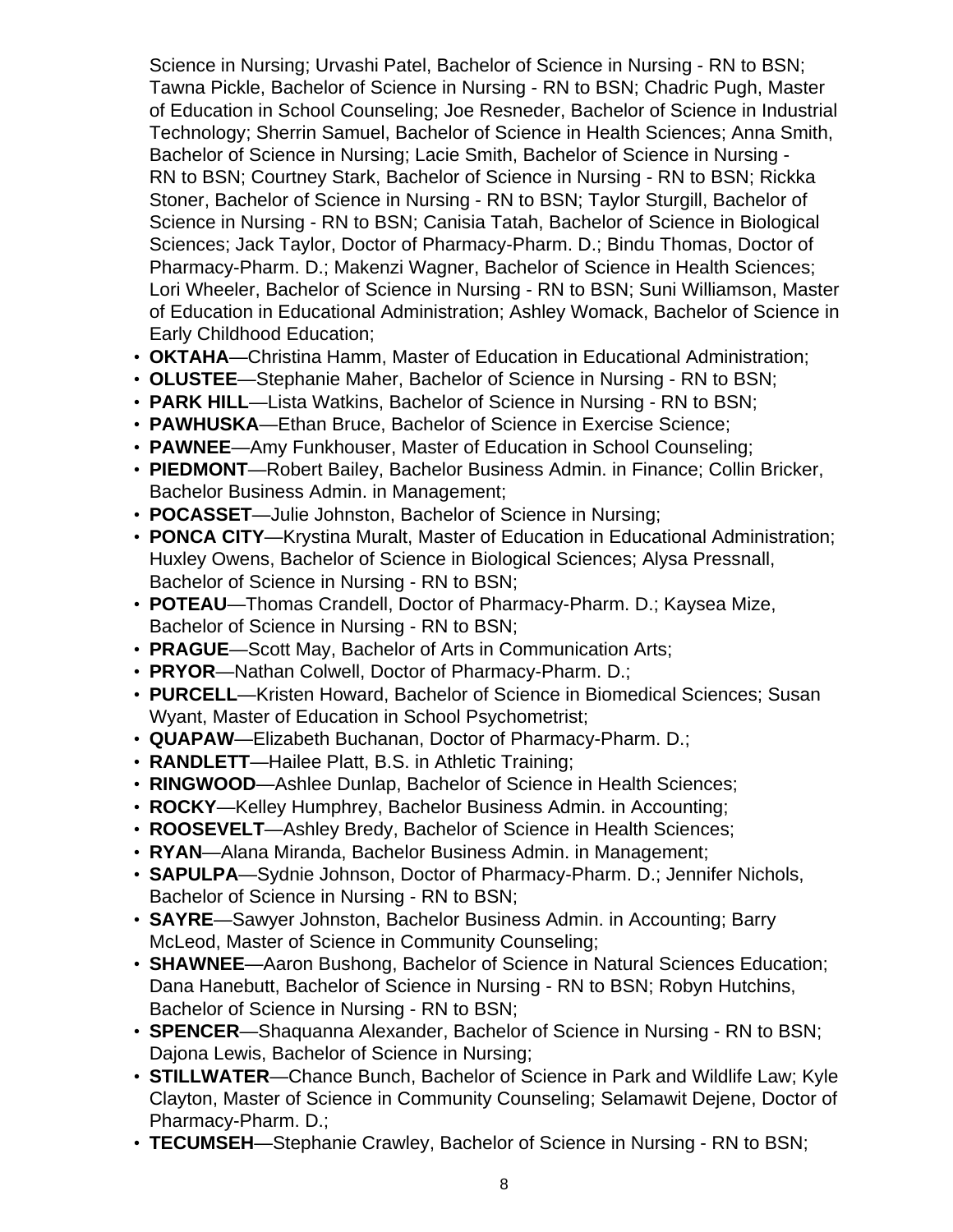- **THOMAS**—David Barnett II, Bachelor of Science in Health Sciences; Madison Cochran, Bachelor Business Admin. in Marketing; Abe Conley, Bachelor Business Admin. in Accounting; Amber Frazier, Doctor of Pharmacy-Pharm. D.; Kaila Kinder, Bachelor Business Admin. in Management; Katy Kirkpatrick, Bachelor of Arts in Spanish; Megan Rutz, Bachelor Business Admin. in Management; Amber Rymer, Bachelor of Science in Biological Sciences; Nicholas Rymer, Bachelor of Science in Engineering Technology;
- **TULSA**—Michelle Goebel, Bachelor of Science in Nursing RN to BSN; Kassie Jackson, Bachelor of Science in Nursing; Toni Maddox, Bachelor of Science in Nursing - RN to BSN; Tony Maxville Jr., Bachelor of Science in Engineering Technology; Ashley McMahon, Doctor of Pharmacy-Pharm. D.; Charles Morris, Bachelor of Arts in Communication Arts; Nathan Phillips, Bachelor of Science in Nursing - RN to BSN; Joshua Ramos, Bachelor of Arts in Communication Arts; Robert Simpson, Doctor of Pharmacy-Pharm. D.;
- **TUTTLE**—Dylan Coxen, Doctor of Pharmacy-Pharm. D.; Gayla Holmes, Master of Education in Educational Administration; Matthew Merrill, Bachelor of Science in Nursing - RN to BSN; Austin Watford, Bachelor of Arts in English;
- **UNION CITY**—Marcie Goad, Bachelor of Science in Early Childhood Education;
- **VICI**—Daniele Cole, Bachelor Business Admin. in Management; Jessie Salisbury, Bachelor Business Admin. in Accounting;
- **WAGONER**—Kaitlyn Feterly, Bachelor of Arts in History;
- **WATONGA**—Kimberly Coney, Master of Education in School Counseling; Maggie Fuchs, Master of Education in School Counseling;
- **WAURIKA**—Lucas Coody, Doctor of Pharmacy-Pharm. D.;
- **WEATHERFORD**—Bivek Adhikari, B.S. in Athletic Training; Taylor Adler, Bachelor of Science in Health Sciences; Jeckie Akers, BS Health Information Management; Chelsea Bates, Bachelor of Science in Exercise Science; Jessica Beisel, Master of Science in Community Counseling; Shaylon Bishop, Bachelor of Science in Nursing; Blake Blanchard, Bachelor of Science in Health Sciences; Malynda Blevins, Bachelor Business Admin. in Finance; Morgan Bonnarens, Bachelor of Arts in Interdisciplinary Studies; Taylor Boyd, Master of Education in School Counseling; Emily Brewer, Bachelor of Arts in English Education; Taylor Brophy, Bachelor of Arts in English Education; Danielle Brown, BS Health Information Management; Kayleigh Brown, Bachelor Business Admin. in Accounting; Thomas Bryant, Bachelor of Science in Parks And Recreation; Nathaniel Butler, Bachelor of Arts in History Education; David Clinton, Bachelor of Science in Industrial Technology; Whitney Clinton, Bachelor of Science in Nursing - RN to BSN; Benven D'souza, Bachelor of Science in Biological Sciences; Britney Espinosa, Master of Science in Management; Jonathan Fischer, Bachelor Business Admin. in Accounting and Bachelor Business Admin. in Finance; Hannah Flaherty, Bachelor of Arts in English; Kylie Franz, Bachelor of Science in Health And Physical Education; Alyssa Friesen, Bachelor of Arts in Spanish; Jennifer Garcia, B.S. in Athletic Training; Crystal Gaylord, Master of Science in Community Counseling; Andrew Goad, Bachelor of Science in Engineering Technology; Garrett Gresham, Bachelor of Science in Engineering Technology; Jordan Grubb, Bachelor of Science in Elementary Education; Joshua Hall, Bachelor of Science in Nursing; Jordan Hamner, Bachelor Business Admin. in Accounting and Bachelor Business Admin. in Finance; Audrey Harchar, Bachelor of Fine Arts in Graphic Design; Janel Harper, Bachelor Business Admin. in Finance; Xzavious Harrison, Bachelor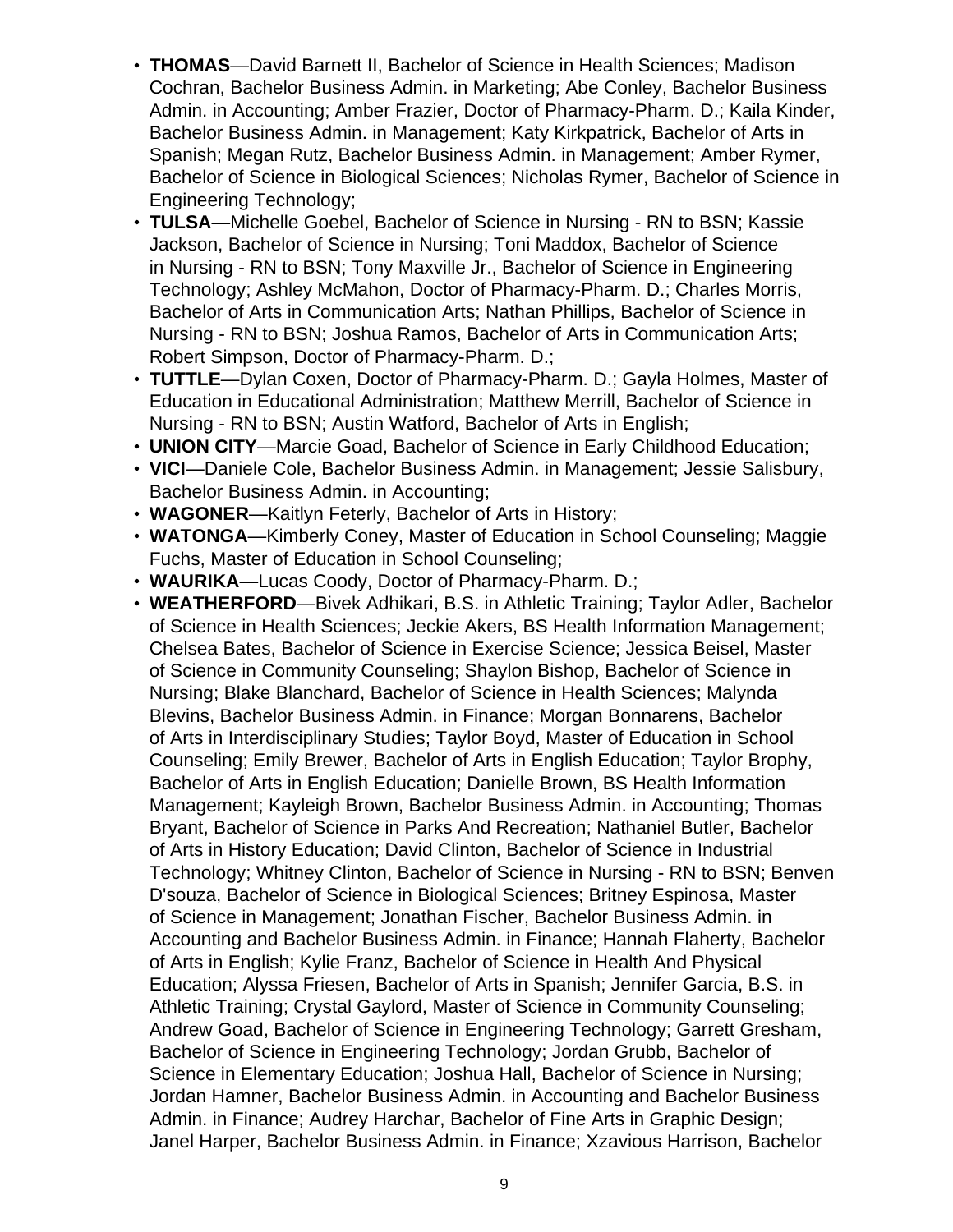of Science in Exercise Science; Bethany Hawkins, Bachelor of Science in Early Childhood Education; Katie Hawkins, Bachelor of Science in Organizational Leadership; Greg Hicks, Doctor of Pharmacy-Pharm. D.; Benjamin Hill, B.S. in Athletic Training; Robert Holliday, Doctor of Pharmacy-Pharm. D.; Riley Intemann, Bachelor Business Admin. in Accounting; Michael Knight Jr., Bachelor Business Admin. in Accounting and Bachelor Business Admin. in Finance; Naveenah Kumar, Bachelor of Fine Arts in Graphic Design; Samjhana Kunwar, M.S. Healthcare Informatics & Information Management; Andrienne Lapewe Ngapepoua Epse, Bachelor of Science in Nursing; Balvenia Learned, Bachelor of Science in Nursing; Karla Llamas, Bachelor Business Admin. in Accounting; Rachel Long, Master of Education in Elementary Education; Shane Martin, Bachelor of Science in Nursing; Magda Mercado Ortiz, Bachelor of Arts in Spanish; Shawna Meyer, Bachelor of Science in Elementary Education; Cheyenne Mitchell, Bachelor of Science in Nursing; Zachary Mogg, Bachelor Business Admin. in Management; Jiro Morales Castro, Bachelor of Arts in Chemistry; Christopher Morgan, Master of Science in Community Counseling; Emily Morgan, Bachelor of Science in Elementary Education; Lacey Motsch, Bachelor Business Admin. in Management; Bejohne Ndeh, Bachelor Business Admin. in Marketing; Candace Owens, Bachelor of Science in Parks And Recreation; Jessica Penner, Bachelor Business Admin. in Management; Lyndon Perry, Bachelor of Science in Parks And Recreation; Matthew Peterson, Bachelor Business Admin. in Marketing; D'lisa Pool, Bachelor of Science in Nursing; Sandra Pratt, Bachelor of Arts in English; Haley Rogers, Bachelor of Arts in History Education; Jordon Sage, Bachelor of Science in Engineering Technology; Carla Salcido, Bachelor of Arts in Criminal Justice; Aaron Schantz, Bachelor of Arts in History Education; Jennifer Shelburne, Bachelor of Science in Nursing; Sefat Shums, Bachelor of Science in Chemistry and Master of Business Admin. in Business Administration; Colin Stallcup, Bachelor of Science in Psychology; Chasen Starnes, Bachelor of Science in Health Sciences; Tyler Steinly, Bachelor of Arts in Communication Arts; Jay Stinson, Bachelor of Science in Biomedical Sciences; Andrew Stuart, B.S. in Athletic Training; Merritt Taylor, Bachelor of Arts in Communication Arts; Deep Thakuri, Bachelor Business Admin. in Accounting; Burgandy Tindall, Master of Business Admin. in Business Administration; Bethany Tomagos, Bachelor Business Admin. in Management; Krystin Turney, Bachelor of Science in Psychology; Kiley Wilson, Bachelor of Science in Psychology;

- **WOODWARD**—Cody Ferguson, Bachelor of Science in Psychology; Rhiannon Jensen, Bachelor of Arts in Communication Arts; Monty Russell, Bachelor Business Admin. in Finance; Enrique Uribe, Bachelor of Fine Arts in Graphic Design;
- **YUKON**—Meera Alexander, Bachelor of Science in Health Sciences; Kerry Allen, BS Health Information Management; Jennifer An, Doctor of Pharmacy-Pharm. D.; Amanda Billings, Bachelor of Science in Nursing - RN to BSN; Aaron Bowling, Bachelor of Science in Computer Science; Julie Brown, Bachelor of Science in Biomedical Sciences; Brianna Clark, Bachelor of Science in Nursing; Lynett Cram, Master of Science in Community Counseling; Emily Dillard, Bachelor of Science in Biological Sciences; Caleb Dobrinski, Bachelor of Science in Health Care Administration; Jill Dotson, Bachelor of Science in Early Childhood Education; Chanda Douglas, Bachelor of Science in Parks And Recreation; Morgan Ensign, Bachelor of Science in Psychology; Erik Goettsch, Master of ED in Parks & Recreation Management; Allan Guthrie, Master of Business Admin. in Business Administration; Anna Hundley, Bachelor of Arts in English; Talesha Kittler, Bachelor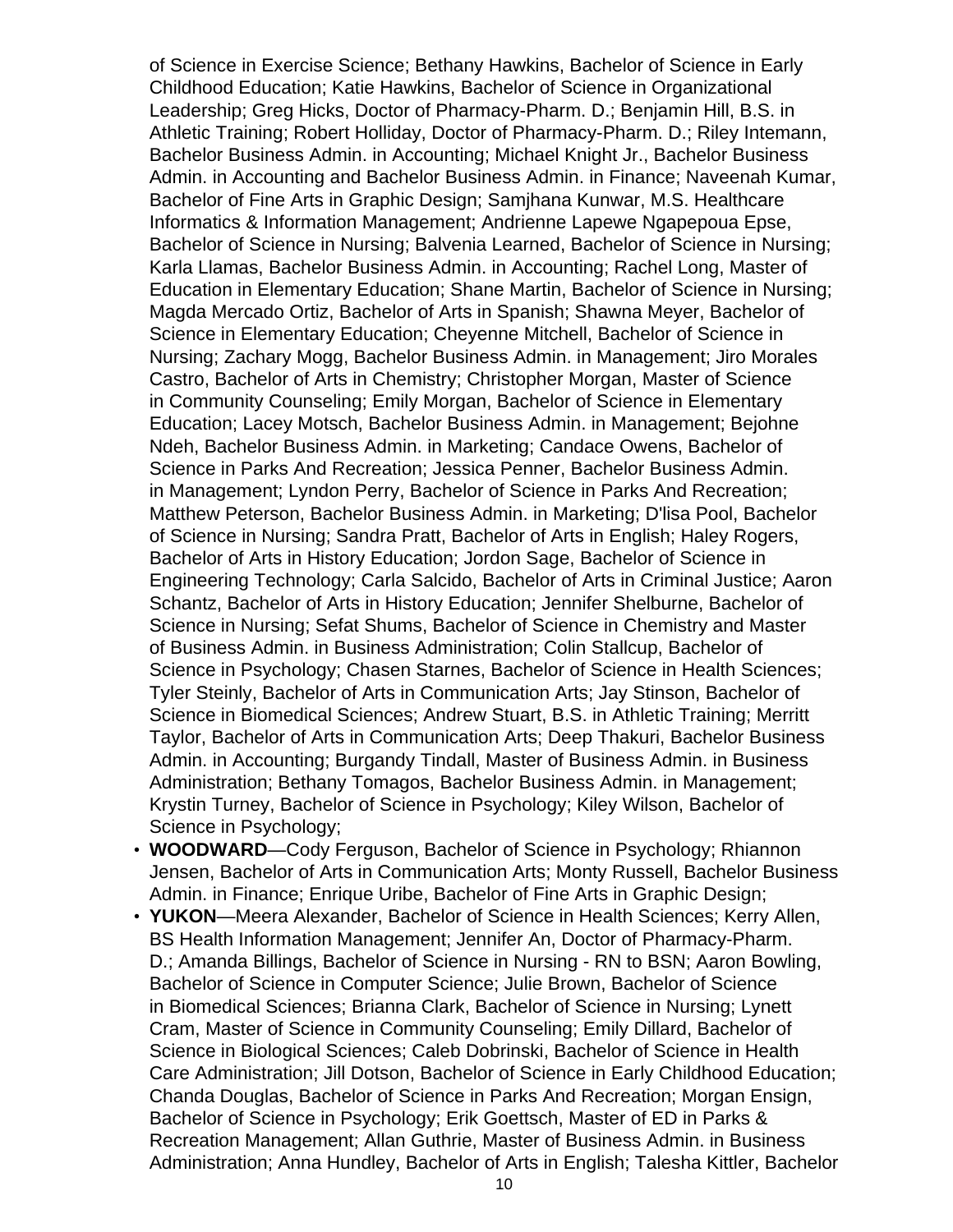of Science in Nursing; Ashton Kos, Doctor of Pharmacy-Pharm. D.; Ashley Koshy, Bachelor of Science in Health Sciences; Matthew Loch, Bachelor of Arts in History Education; Kathy Lopez, Bachelor of Science in Nursing - RN to BSN; Mallory Martin, Bachelor of Science in Nursing - RN to BSN; Margarita Mingura, Master of Education in School Psychometrist; Amy Mitchell, Bachelor of Science in Nursing - RN to BSN; Tram Nguyen, Doctor of Pharmacy-Pharm. D.; Victor Nguyen, Doctor of Pharmacy-Pharm. D.; Grant Potter, Master of Education in Educational Administration; Rhonda Ross, Bachelor of Science in Nursing - RN to BSN; Jacob Schubert, Bachelor of Science in Nursing - RN to BSN; Dakota Shepherd, Bachelor of Science in Health Sciences; Karissa Shields, Bachelor of Science in Nursing - RN to BSN; Nissy Skariah, Doctor of Pharmacy-Pharm. D.; Stephy Sunny, Doctor of Pharmacy-Pharm. D.; James Thomas, Bachelor of Science in Nursing - RN to BSN; Samuel Wagner, Bachelor of Science in Parks And Recreation.

# **SOUTH DAKOTA**

• **WHITEWOOD**—Cassie Crowser, Bachelor of Science in Exercise Science.

# **TEXAS**

- **AMARILLO**—Jorja Hammond, Bachelor of Music Therapy-Vocal/K;
- **BOOKER**—Matthew Thornton, Bachelor of Science in Computer Science;
- **DENTON**—Emily Selby, Doctor of Pharmacy-Pharm. D. and Master of Business Admin. in Business Administration;
- **DESOTO**—Jim Enoh, Bachelor of Science in Nursing;
- **EL MATON**—Nathan Seigrist, Bachelor of Science in Chemistry;
- **FORT WORTH**—Taysha Bitseedy, Bachelor of Science in Nursing RN to BSN; Anh Huynh, Doctor of Pharmacy-Pharm. D.; Erin McGuire, Doctor of Pharmacy-Pharm. D. and Master of Business Admin. in Business Administration;
- **GRAND PRAIRIE**—Jessica Carbonara, Bachelor of Science in Exercise Science; Dinah Obere, Bachelor of Science in Nursing - RN to BSN;
- **GRAND SALINE**—David Smith, Doctor of Pharmacy-Pharm. D.;
- **KAUFMAN**—Toni Old, Bachelor of Science in Psychology;
- **LEVELLAND**—Katrina Johnson, Doctor of Pharmacy-Pharm. D.;
- **MEADOWLAKES**—Alexis Russell, BS in Health Information Management;
- **PARADISE**—Laura Wilson, Bachelor of Science in Parks And Recreation;
- **PERRYTON**—Bailey Walker, Bachelor of Science in Exercise Sciences;
- **PFLUGERVILLE**—Samantha Nunez, Bachelor of Science in Exercise Science;
- **THE COLONY**—Alvaro Saavedra, Bachelor of Science in Health Sciences;
- **WACO**—Elizabeth Jansing, Bachelor of Science in Biological Sciences;
- **WEATHERFORD**—Sierra Potts, Bachelor of Arts in Interdisciplinary Studies.

# **INTERNATIONAL**

- **BRAZIL**—Nathalia Francio Cocenza, Bachelor of Arts in History;
- **CAMEROON**—Dalseron Njie, Bachelor of Science in Engineering Technology;
- **SAUDI ARABIA**—Feras Aleisa, Bachelor Business Admin. in Finance; Feras Bukhari, Bachelor of Science in Industrial Technology;